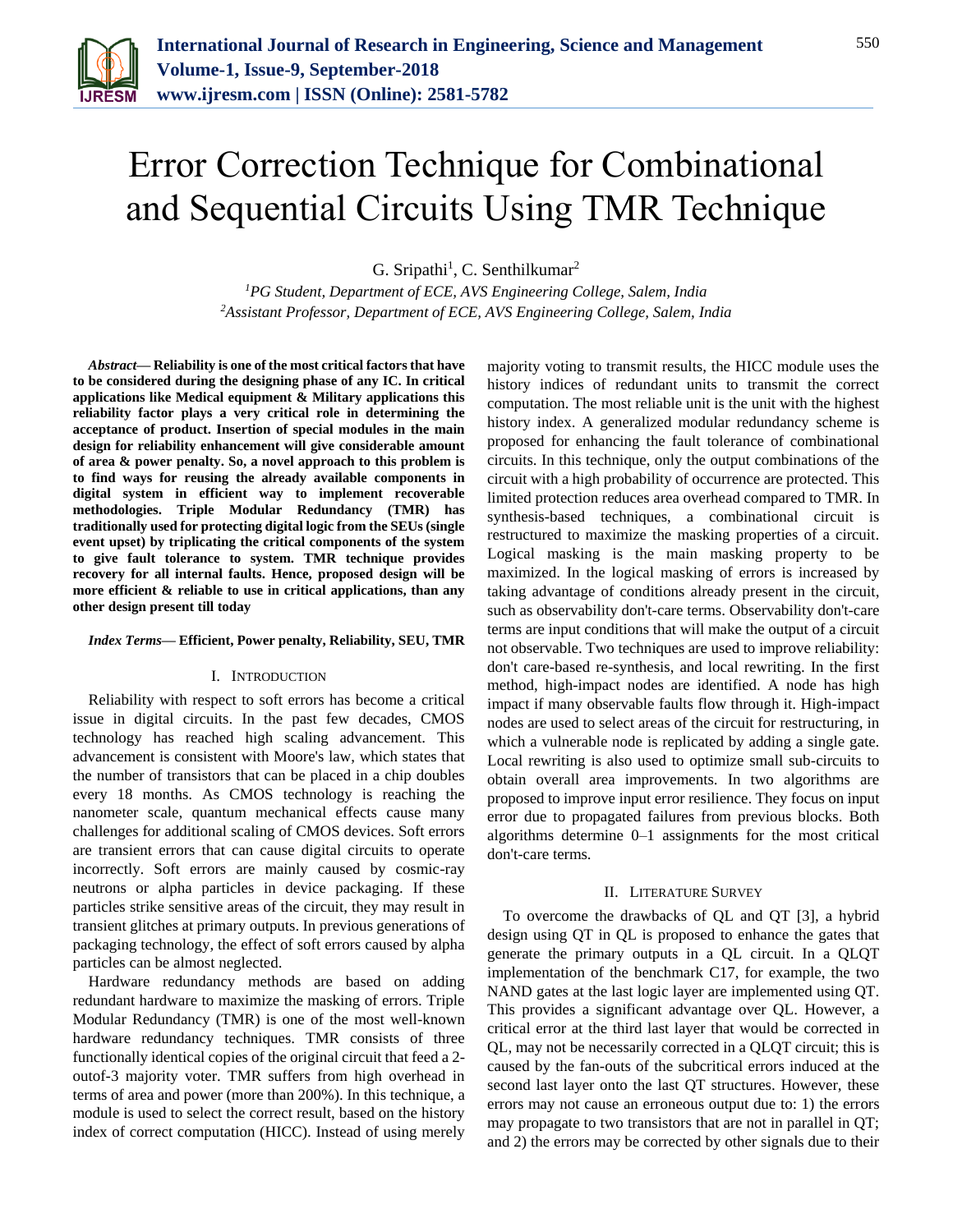

subcritical nature.

## III. EXISTING SYSTEM

Triple modular redundancy has been used in order to design the fault tolerant ALU system. In this process the ALU system carried out is triplicated, each having the same input, thus making it triple mode redundant. The output of all the three ALUs is passed onto the Voting Circuit which contrasts the outputs and then passes the majority output. It means that if any two ALUs are giving the similar output, then that output will be passed by the voting circuit and that turns out to be the final output of the entire circuit. In case of all the ALUs giving the similar outputs, then that output becomes the last output but in case of all the three ALUs giving dissimilar outputs then the voting circuit faces a dilemma and it fails. At this time the final output is undefined.

### IV. PROPOSED SYSTEM

An alternative way to have a fault less system is Fault Tolerant System, Triple Modular Redundancy (TMR) is used for making a fault tolerant system for Multiplexer, DFF, and Binary to gray code converter. FPGA platform used in Altera Cyclone kit and Altera Quartus software is for functional and timing simulation. This model not only detects the faulty processor but also repair the faulty bits in the faulty processor .Fault detection are done over the air means at the same time. By using this TMR model, the faulty processor is detected as well as the administrator will be able to know that fault lie in which bit of which processor.



Thus the voted output is always a correct value under the assumption of single error. Thus, the voted output is always a correct value under the assumption of single error. When the TMR concept is applied to a processor (system), all output signal of the CPU are voted; therefore no error should exist at output of voters. Any error that occurs represent that one of the CPUs has an error inside .If that error is not corrected by some way; it may result in more errors and finally become unrecoverable.

In the design of fault-tolerant systems, the designer must consider the possible occurrence of several different kinds of faults such as transient faults, intermittent faults, permanent,

logical faults, and indeterminate faults. Transient faults, often caused by external disturbances, exist for a finite length of time and are nonrecurring. Intermittent faults occur periodically and typically result from unstable device operation. Permanent faults are perpetual and can be caused by physical damage or design errors.





Fig. 2. TMR combinational logic

| 353                                 | 111 |  |   |    |                   |                        |            |   |
|-------------------------------------|-----|--|---|----|-------------------|------------------------|------------|---|
| <b>STATISTICS</b><br>٠              |     |  |   | un |                   | 日日                     | ЛI<br>עתנה | ш |
| <b>CONTRACT</b>                     |     |  |   | ۰  |                   |                        |            | œ |
|                                     |     |  |   |    |                   |                        |            |   |
| ALMAN                               |     |  |   |    | ш                 |                        |            |   |
| m.<br>350<br><b>COLOR</b><br>٠<br>u |     |  | ш |    | <b>E</b> TI<br>zп | œ<br>ш<br><b>STATE</b> | ш<br>ы     | ш |

Fig. 3. TMR sequential logic

| Flow Status                        | Successful - Fri Nov 10 19:36:59 2017           |  |  |  |  |
|------------------------------------|-------------------------------------------------|--|--|--|--|
| Quartus II 64-Bit Version          | 13.0.1 Build 232 06/12/2013 SP 1 SJ Web Edition |  |  |  |  |
| Revision Name                      | kit.                                            |  |  |  |  |
| Top-level Entity Name              | kit                                             |  |  |  |  |
| Family                             | Cyclone II                                      |  |  |  |  |
| Device                             | EP2C35F672C6                                    |  |  |  |  |
| <b>Timing Models</b>               | Final                                           |  |  |  |  |
| Total logic elements               | $42/33,216 (< 1\% )$                            |  |  |  |  |
| Total combinational functions      | $26/33,216 (< 1\% )$                            |  |  |  |  |
| Dedicated logic registers          | $30/33,216 (< 1\% )$                            |  |  |  |  |
| Total registers                    | 30                                              |  |  |  |  |
| Total pins                         | 13/475(3%)                                      |  |  |  |  |
| Total virtual pins                 | $\theta$                                        |  |  |  |  |
| Total memory bits                  | 0/483,840(0%                                    |  |  |  |  |
| Embedded Multiplier 9-bit elements | 0/70(0%                                         |  |  |  |  |
| Total PLLs                         | 0/4(0%                                          |  |  |  |  |
|                                    | Fig. 4. Area Report                             |  |  |  |  |
| PowerPlay Power Analyzer Status    | Successful - Fri Nov 10 19:33:46 2017           |  |  |  |  |
| Quartus II 64-Bit Version          | 13.0.1 Build 232 06/12/2013 SP 1 SJ Web Edition |  |  |  |  |

| Quartus II 64-Bit Version              | 13.0.1 Build 232 06/12/2013 SP 1 SJ Web Edition  |
|----------------------------------------|--------------------------------------------------|
| Revision Name                          | kit                                              |
| Top-level Entity Name                  | kit                                              |
| Family                                 | Cyclone II                                       |
| Device                                 | EP2C35F672C6                                     |
| Power Models                           | Final                                            |
| <b>Total Thermal Power Dissipation</b> | 111.40 mW                                        |
| Core Dynamic Thermal Power Dissipation | 0.00 mW                                          |
| Core Static Thermal Power Dissipation  | 79.93 mW                                         |
| <b>I/O Thermal Power Dissipation</b>   | 31.47 mW                                         |
| Power Estimation Confidence            | Low: user provided insufficient toggle rate data |

Fig. 5. Power report



Fig. 6. RTL view fault tolerance